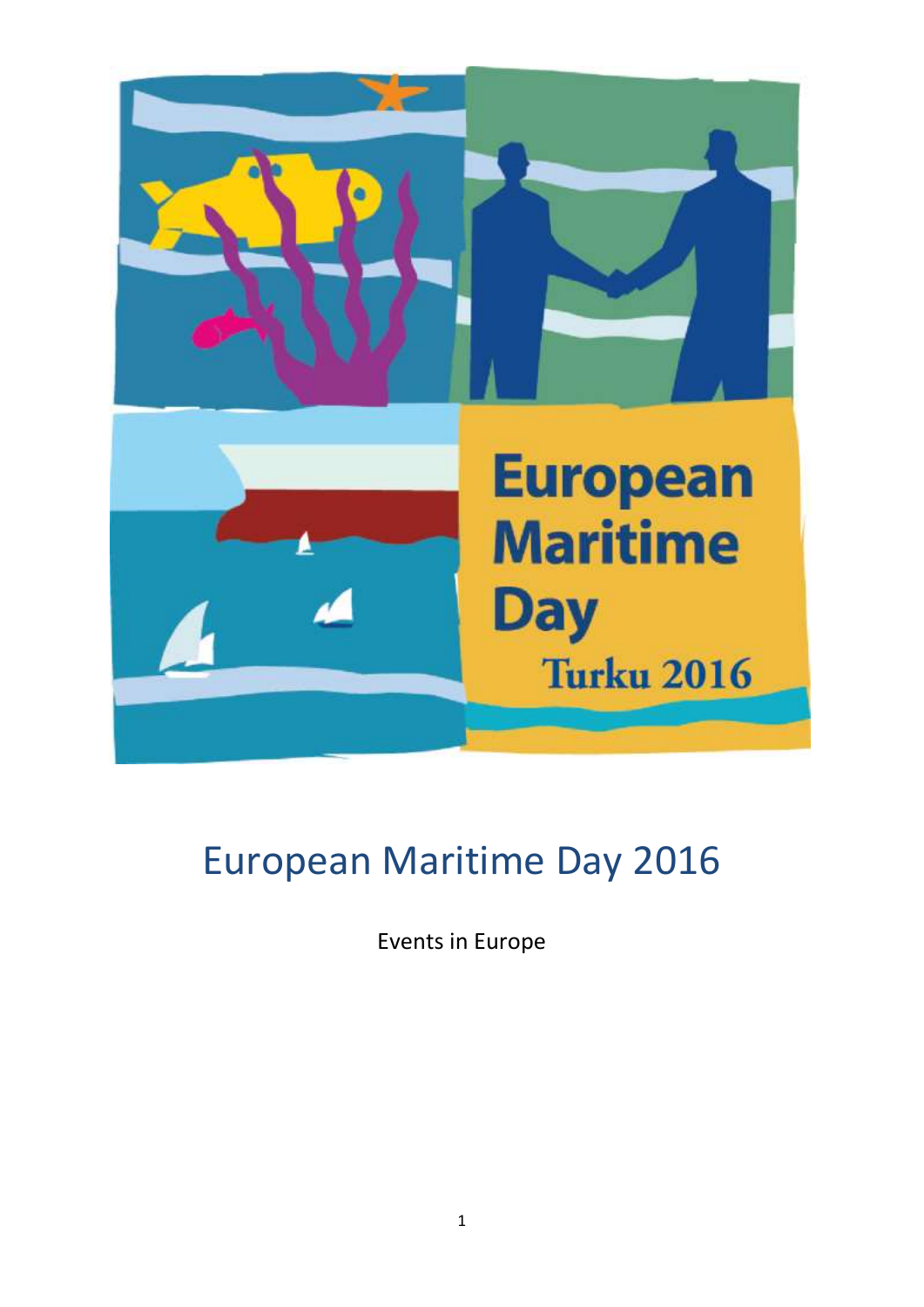# **Contents**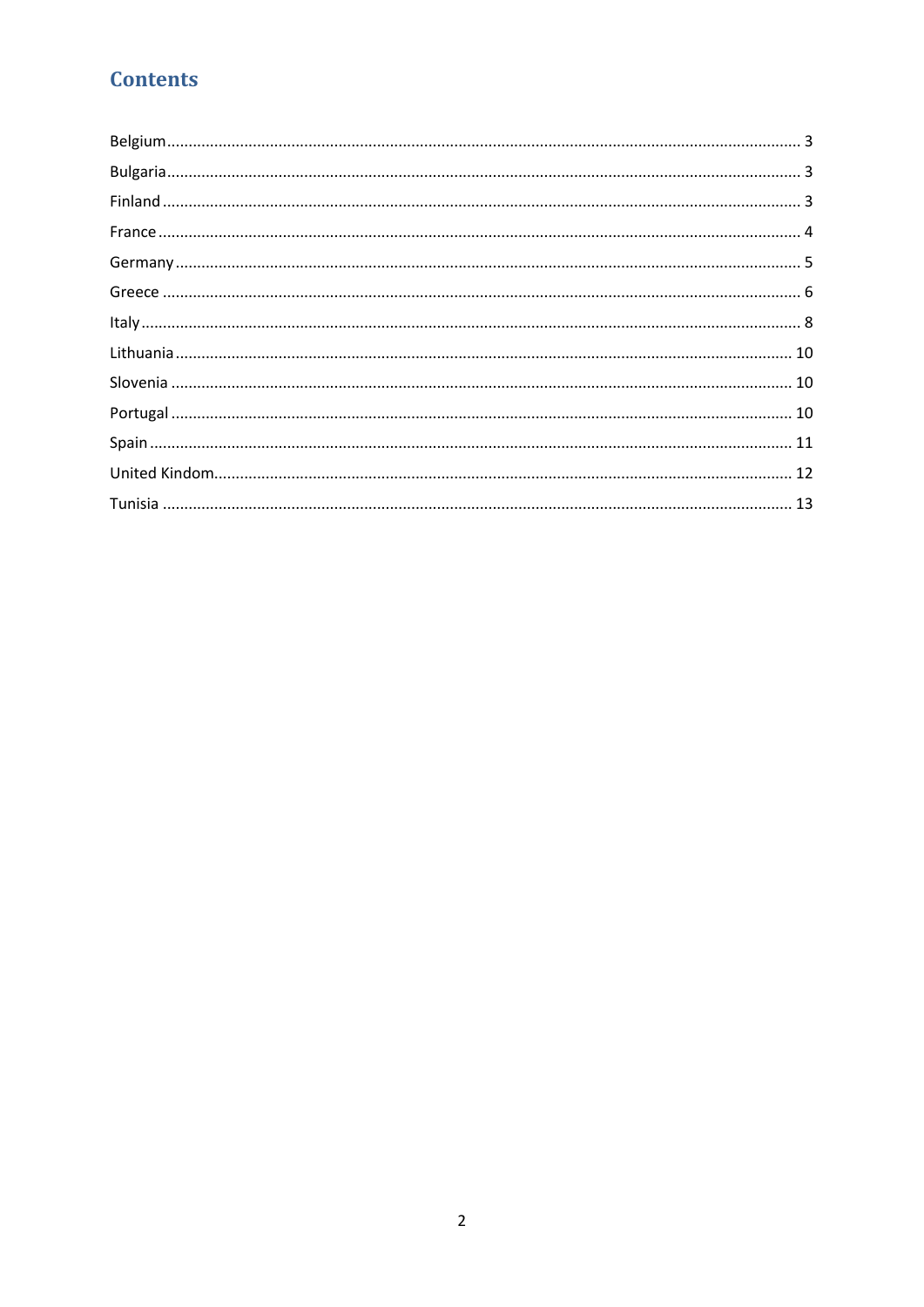#### <span id="page-2-0"></span>**Belgium**

Title**: Marine Science meets Maritime Industry II**

Date: 17/05/2016

Location: Flanders Marine Institute, Wandelaarkaai 7, 8400 Oostende

Organiser: Flanders' Maritime Cluster

Website: [www.flanders-maritime-cluster.be](http://www.flanders-maritime-cluster.be/)

<span id="page-2-1"></span>Event description: Achievements and opportunities for Blue Growth in Flanders.

#### **Bulgaria**

# Title: **2 nd Festival "Climate, Sea and Health".**

Date: 20/05/2016

Location: Medical University of Varna

Organiser: Faculty of Public Health, Medical University

Website:<http://www.mu-varna.bg/BG>

Event description: This year's Festival during the European Maritime Day includes the following main events:

1. A round table discussion "On the Sea - Challenges for Health".

2. An open sea seminar for students from the course "Maritime medicine" on measuring the changes in physiological indicators of divers.

3. Aquaculture sustainability - presentation of a project leaded by researchers from the Medical University of Varna.

#### <span id="page-2-2"></span>**Finland**

#### Title: **High level session on reviewing progress in protecting the Baltic Sea marine environment**

Date: 17/05/2016

Location: LOGOMO, TURKU

Organiser: HELCOM - Baltic Marine Environment Protection Commission

Website: [http://helcom.fi](http://helcom.fi/)

<span id="page-2-3"></span>Event description: This high-level event, hosted by the Minister of the Environment of Finland, Kimmo Tiilikainen, focuses on the status of the protection of marine environment in the Baltic coastal states, on the achievements so far and how they can facilitate Blue Economy in Baltic.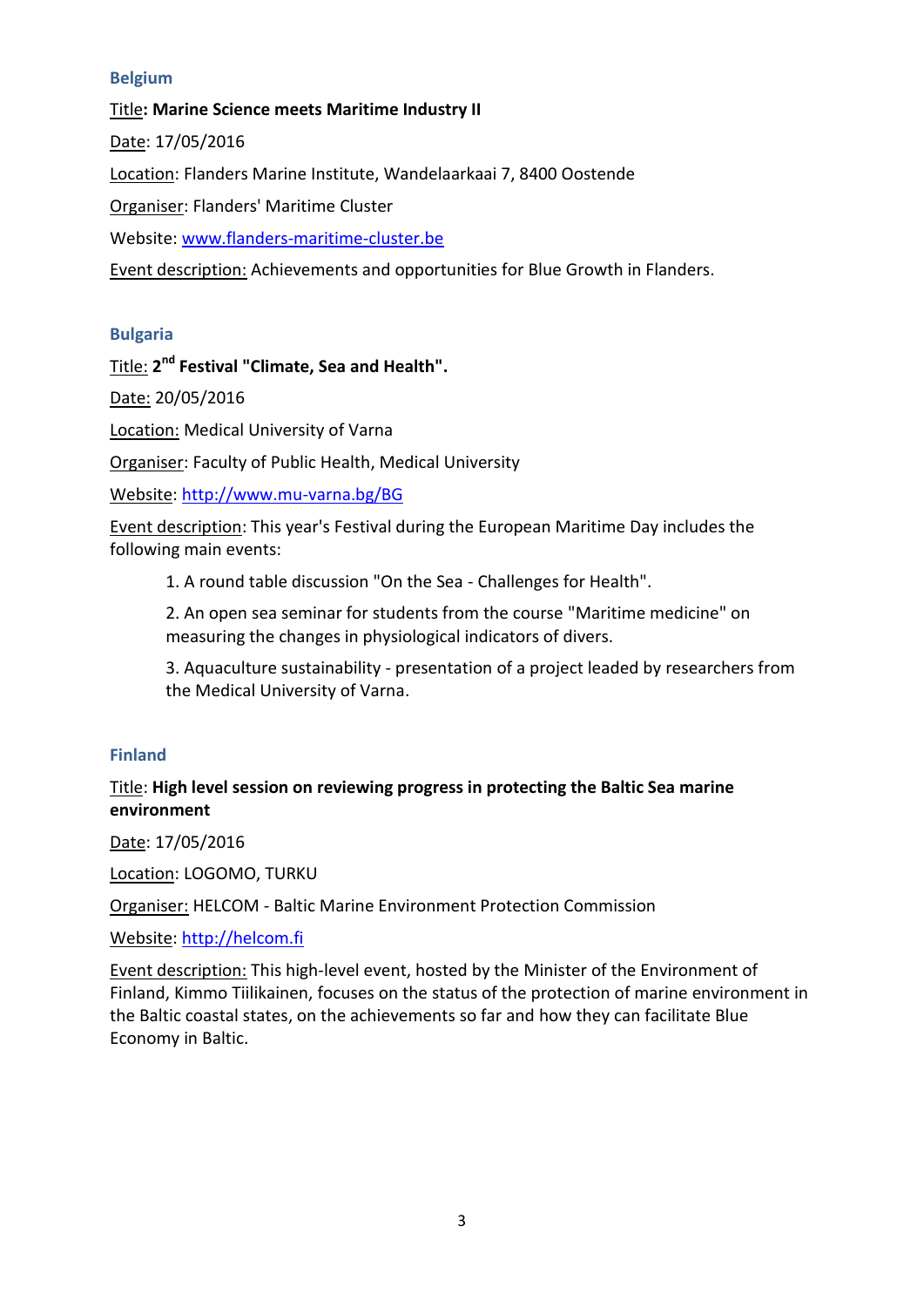#### **France**

Title: **OCEANEXT** Date: 08-10/06/2016 Location: La Cité des Congrès, Nantes Organiser: University of Nantes Website:<http://www.univ-nantes.fr/>

Event description: The OCEANEXT conference [\(http://oceanext.sciencesconf.org/?lang=en\)](http://oceanext.sciencesconf.org/?lang=en) brings together key scientists and stakeholders from multi-disciplinary areas of research around the sustainable use of ecosystem services and governance of marine and coastal areas.

Main topics are the environmental and societal risks and opportunities for the coastal and marine activities (fisheries and aquaculture, tourism, marine renewable energy, blue growth, pharma- and chemical industries).

Engineering aspects around prevention of submersion and off-shore platforms are also discussed in the frame of foresight planning and development of expert systems in support of participative governance for maritime spatial planning and integrated coastal zone management.

#### Title: **Shipping and its move towards energy transition / Le transport maritime sur la voie de la transition énergétique**

Date: 17/05/2016

Location: French Economic, Social and Environmental Committee, Paris

Organiser: Surfrider Foundation Europe & Armateurs de France

#### Website: [www.surfrider.eu](http://www.surfrider.eu/) & [www.armateursdefrance.org](http://www.armateursdefrance.org/)

<span id="page-3-0"></span>Event description: French ship owners and European NGO Surfrider Foundation Europe have joined forces to launch a conference dedicated to the energy transition of the shipping sector, to be held in Paris on next 17th May 2016. This conference brings together top level officials from the French government and from the EU institutions, high representatives from the International Maritime Organisation, top French ship-owners and innovators as well as key environmental NGOs to discuss the crucial issue of reducing emissions from the shipping sector. The conference which has been granted the support of the International and European Committee of the French Economic, Social and Environmental Committee will be held in a decisive moment for the sector at the aftermath of the Paris agreement and on the brink of the celebration of the shipping year of the European Union. It will be the starting point of the educational journey "Surfrider Campus Tour 22" of Surfrider Foundation Europe over Europe to Morocco and the celebration of COP 22.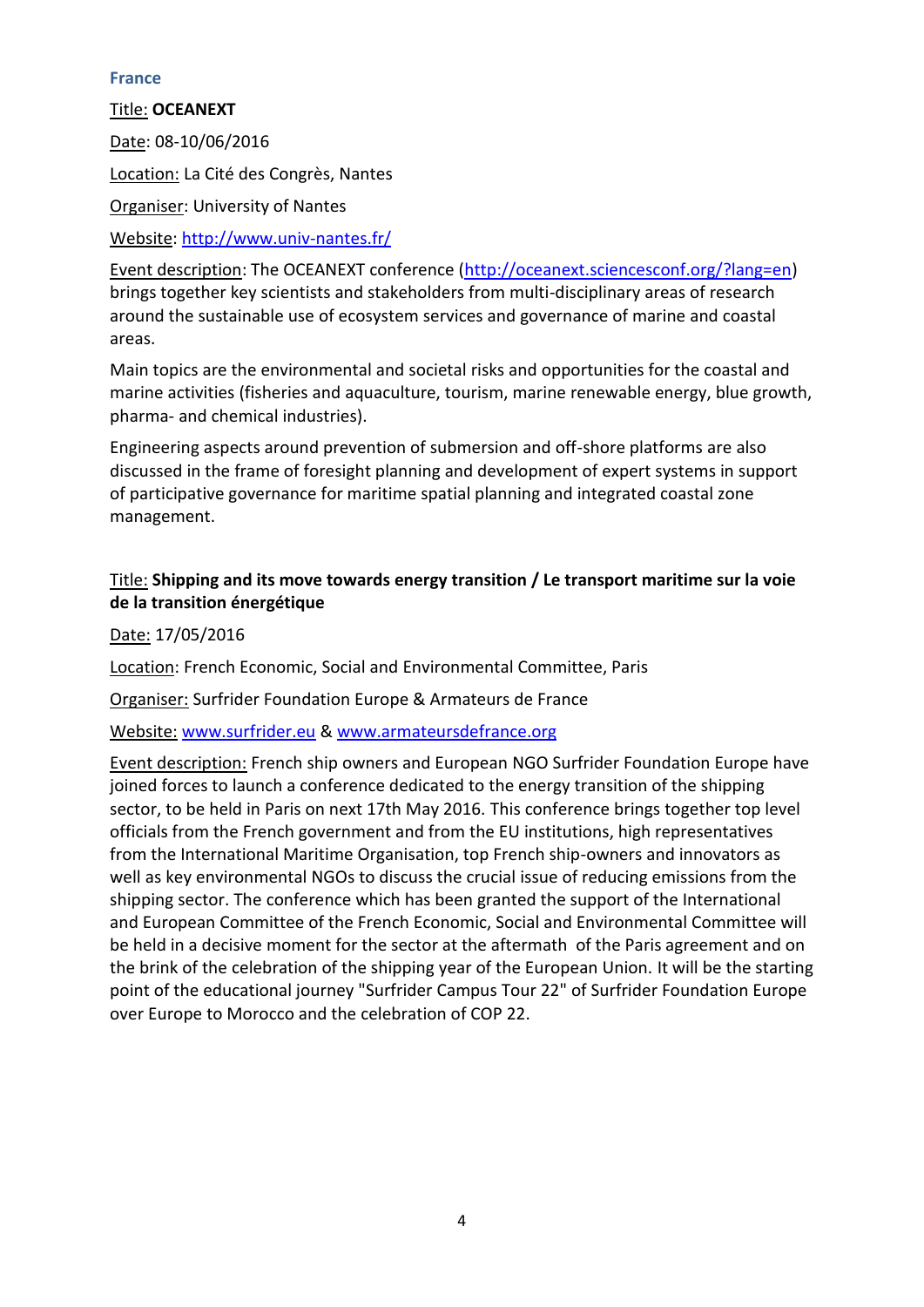#### **Germany**

#### Title: **A bridge between fisheries, tourism and coastal culture / Ein Brücke zwischen Fischerei, Tourismus und Küstenkultur**

Date: 22/05/2016

Location: Schleswig-Holstein, Promenade Seeweg, 24235 Wendtorf

Organiser: Museumshafen Probstei

Website: [http://www.museumshafen-probstei.de](http://www.museumshafen-probstei.de/)

Event description: The event includes various activities:

- Seminars on "the woman who founded the first ferry rides from the provost to Kiel" and "on the fishing history of the area".
- Children's activities with the use of simple materials (tree branches, nails and scraps to construct simple boats in the wooden boat yard for children in the museum.
- The artist Birgit Rautenberg-Sturm brings their mobile press in the museum and shows her MARE typien graphics of the ocean buried plates.
- Guided tours of the museum on various themes.

#### Title: **Workshop: Law of the Sea and Marine Protected Areas**

Date: 18/05/2016

Location: Bremerhaven

Organiser: Institute for the Law of the Sea and International Marine Environmental Law (ISRIM)

#### Website: [www.isrim.de](http://www.isrim.de/)

Event description: The workshop deals with the different types of marine protected areas under international law, including Marine Protected Areas (MPA) as well as their interaction with maritime activities, e.g. deep seabed mining, marine biotechnology etc.

# Title: **Climate Change and Biodiversity: Threats & Opportunities for local Actors in the German North Sea**

Date: 26/05/2016

Location: Bremerhaven

Organiser: Alfred-Wegener-Institute, Helmholtz-Centre for Marine and Polar Research

Website: [www.awi.de](http://www.awi.de/)

Event description: A stakeholder workshop for the German North Sea region to discuss:

- Water temperature increase due to climate change.
- Impact of the temperature increase in the biodiversity and the productivity of the North Sea ecosystems.
- Effects in local scale: local communities, tourism, fisheries, aquaculture, societal impact.
- What types of communication and dialogues are needed within the sciencestakeholder nexus and what role authorities and decision-makers play therein?
- What alternatives for fisheries and aquaculture are possible in the future?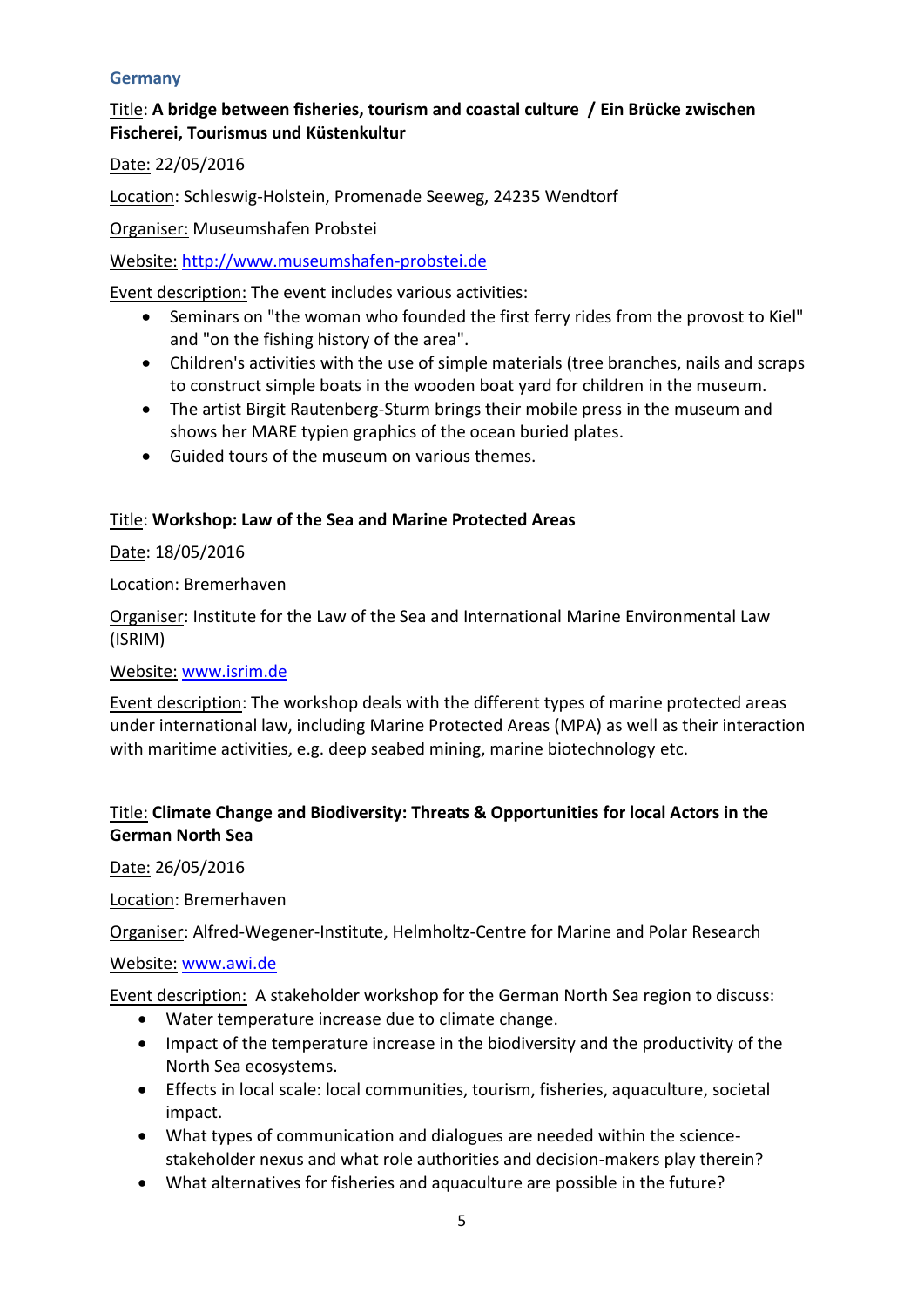### <span id="page-5-0"></span>**Greece**

# Title: **Days of the Sea: A Lighthouse (Pharos) in Greece**

Date: 07/05/2016

Location: Aggelochori, Thessaloniki

Organiser: Τhermaikos Municipality

Website: [www.thermaikos.gr](http://www.thermaikos.gr/)

Event description: Guided tour in the Lighthouse "Megalo Emvolo", accessible to schools and general public. A Pharos is a bright point in total darkness, an archetypal emblem of nautical history. The visit includes:

1. Organization and operation of the Lighthouse Service: Lighthouse Operating Systems.

2. Tour & presentation of automatic torches at the Lighthouse Service's yard.

3. Museum - Exhibits - semantics - History: Presentation takes place inside the Lighthouse.

4. Operating an Old Traditional Lighthouse: Working demonstration of a kerosene Lighthouse and Lighthouse keeper's tasks to be performed in the yard.

5. A tour of the laboratories & maintenance workshops, photovoltaic light-beacon presentation: Environmentally friendly renewable energy use & explanation - light buoy operation description at the Agency's yard.

# Title: **Days of the Sea: Greek Solar Salterns**

Date: 13/05/2016

Location: Aggelochori, Thessaloniki

Organiser: Thermaikos Municipality

Website: [www.thermaikos.gr](http://www.thermaikos.gr/)

Event description: Information event on the salt production process in an area with solar salterns. The tour includes information visits in:

- The system of the evaporation basins.
- The Salt Pans, rectangular surfaces which continuously crystallized salt is deposited on the bottom.
- The Brine Reservoirs, relatively deep, wherein the high density brine is stored.
- The Pumping Stations, with the help of which the brine is pumped and handled.
- The Harvesting Equipment, transportation, washing and depositing at large heaps for temporary storage.
- The Weather Station.
- The Chemical Laboratory for testing the quality of the produced salt.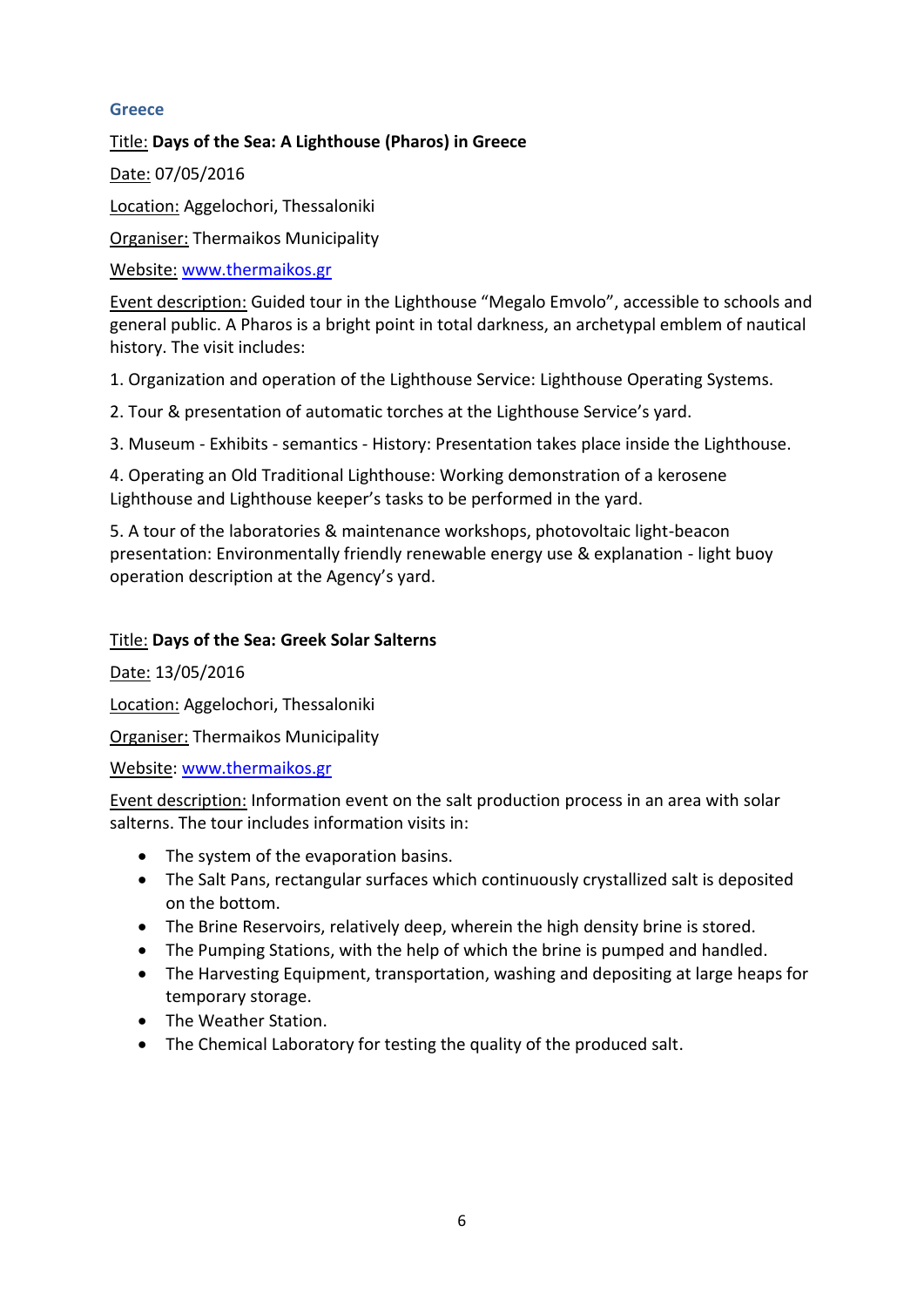# Title: **Days of the Sea**: **The secrets of the sea are forgotten on the shore…**

Date: 28/05/2016

Location: Peraia – Neoi Epivates, Thermaikos Municipality

Organiser: Thermaikos Municipality

Website: [www.thermaikos.gr](http://www.thermaikos.gr/)

Event description: Environmental School Project: "The secrets of the sea are forgotten on the shore…". The project includes a documentary on the sea, a lecture by a professional diver on the ''secrets of the sea'' and a sand sculpture contest at the Thermaikos Municipality beach on the importance of the protection of the sea.

# Title: **Days of the Sea: Epanomi Lagoon, Fauna-Flora Eco tour**

Date: 18, 19 & 22/05/2016

Location: EPANOMI Lagoon, on location Epanomi, Thermaikos Municipality

Organiser: Thermaikos Municipality

Website: [www.thermaikos.gr](http://www.thermaikos.gr/)

Event description: Eco tour in Epanomi lagoon for students and families. Visitors will be informed on the local Fauna and Flora and on the environmental issues related to the protection of the lagoon.

#### Title: **Sea Days 2016, "Go Piraeus !"**

Date: 28/05/2016 Location: City of Piraeus

Organiser: Municipality of Piraeus

Website: [www.pireasnet.gr](http://www.pireasnet.gr/)

Event description: The 'Sea Days 2016, Go Piraeus', is a panorama of events taking place in more than 14 central spots in Piraeus: exhibitions, tours, concerts, theatrical performances, traditional dances, film screenings, contests, bike rides, sport events, parties and many surprises for the inhabitants and the visitors of Piraeus and the nearby cities.

# Title: **BLUE ENTREPRENEURSHIP 4 YOUTH in ISLANDS**

Date: 18/05/2016

Location: Chios Island

Organiser: University of the Aegean, Department of Shipping, Trade and Transport

Website: [www.stt.aegean.gr](http://www.stt.aegean.gr/)

Event description: A participatory workshop on connectivity, accessibility and entrepreneurship towards smart and inclusive growth for islands.

The workshop will be about defining connectivity and ENTREPRENEURSHIP as proxies of accessibility and mobility, by posing questions, facilitating understanding and building consensus.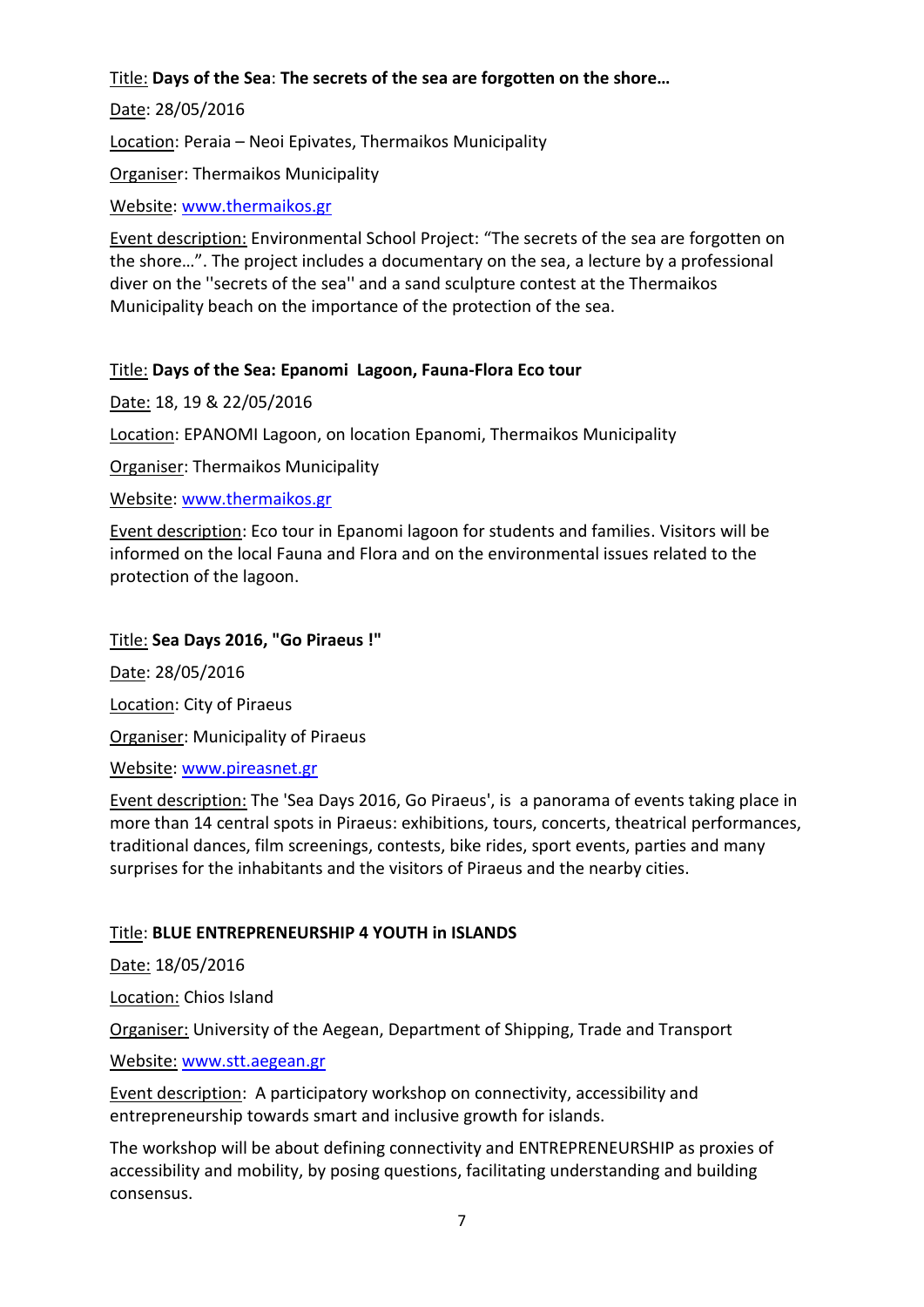#### <span id="page-7-0"></span>**Italy**

#### Title: **Seafarers: skills, training and proficiencies**

Date: 20/05/2016

Location: Trieste

Organiser: MarineLAB

Website: [www.marinelab.it](http://www.marinelab.it/)

Event description: Workshop on maritime skills and proficiencies, needed in seafarers' training.

Marine industry and stakeholders discuss on how to match problems, ideas and experiences and share the best solutions. The meeting is organized in partnership with the Fire and Safety School and with the Adriatic Nautical Academy.

# Title**: Area of the Strait of Messina, the integrated planning of coastal zones and their potential for development**

Date: 11/05/2016

Location: Mediterranea University of Reggio Calabria

Organiser: Mediterranea University of Reggio Calabria

Website: [www.unirc.it](http://www.unirc.it/)

Event description: A roundtable which brings together experts and stakeholders with the goal of brainstorming on the potential for development of the coastal zone of the Strait of Messina as a challenge for future integrated planning which could trigger sustainable development in the area.

#### Title: **Discovering the northernmost harbours of the Mediterranean Sea**

Date: 13, 20 & 27 May 2016

Location: Trieste, Monfalcone (GO), San Giorgio di Nogaro (UD)

Organiser: Maritime Technology Cluster FVG - mareTC FVG

Website: [www.marefvg.it](http://www.marefvg.it/)

Event description: The initiative will involve the 3 commercial ports of the region Friuli Venezia Giulia (Trieste, Monfalcone and Porto Nogaro) and will take place on May 13, 20 and 27.

Each regional port has its own history, a different location and reflects different territorial and geographical conditions that led to the development of tailored port facilities, structures and activities.

The activities include visits in the port areas and some information conferences on the port activities (eg goods transportation routes, vessel specifics and port related jobs).

Some laboratories and simulations will also be held: visit to the control room, realization of sailing knots, how to read a nautical chart, understanding of latitude and longitude.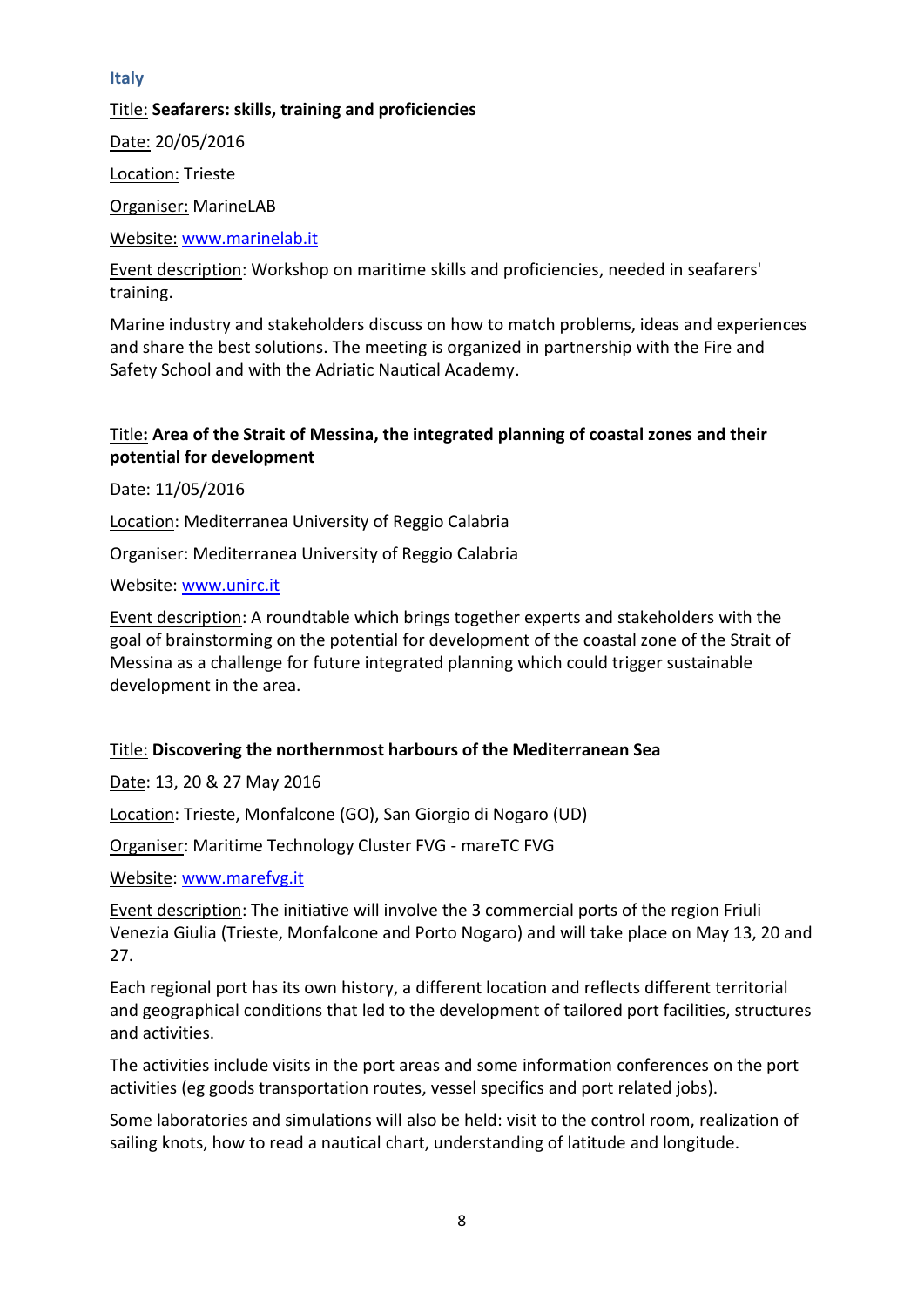# Title: **Blue economy and coastal and maritime tourism: emerging segments, opportunities and challenges in Sardinia**

Date: 20/05/2016

Location: Port of Cagliari, headquarters of Italian Navy

Organiser: ALTurEgo

Website:<https://www.facebook.com/AlturEgo> and <http://www.alturego.org/index.php/it/>

Event description: Half day conference on Blue Growth and the coastal and maritime tourism in Sardinia: best practices of different coastal and maritime tourist segments, outline of the opportunities and challenges, debate among key stakeholders).

# Title: **Me&Sea, Sicilian EAst Coast**

Date: 28/05/2016 Location: Messina and East Coast of Sicily Organiser: FeelLand Group

Website: [www.feelland.it](http://www.feelland.it/)

Event description: The second edition of the project "Me&Sea" wants to enhance the most important elements that identify the city of Messina which survived the earthquake and tsunami in of 1908: its close and deep relationship with the sea.

The name of the project wants to enhance the relationship between the city and the sea (ME is the international code of Messina's city) and, at the same time, between people and the sea not only in front of Messina, but throughout the whole east coast. Messina is the first city you meet arriving in Sicily from north, from the European continent. The project includes art exhibitions, performances, guided tours, sports and environmental activities.

#### Title: **Blue Horizon**

Date: 20/05/2016

Location: San Benedetto Del Tronto Yachting club

Organiser: BLU MARINE SERVICE

Website: [WWW.BLUMARINESERVICE.IT](http://www.blumarineservice.it/)

<span id="page-8-0"></span>Event description: A series of workshops on how the marine environment, the local traditions and the excellence of the territory can work as drivers for the coastal development.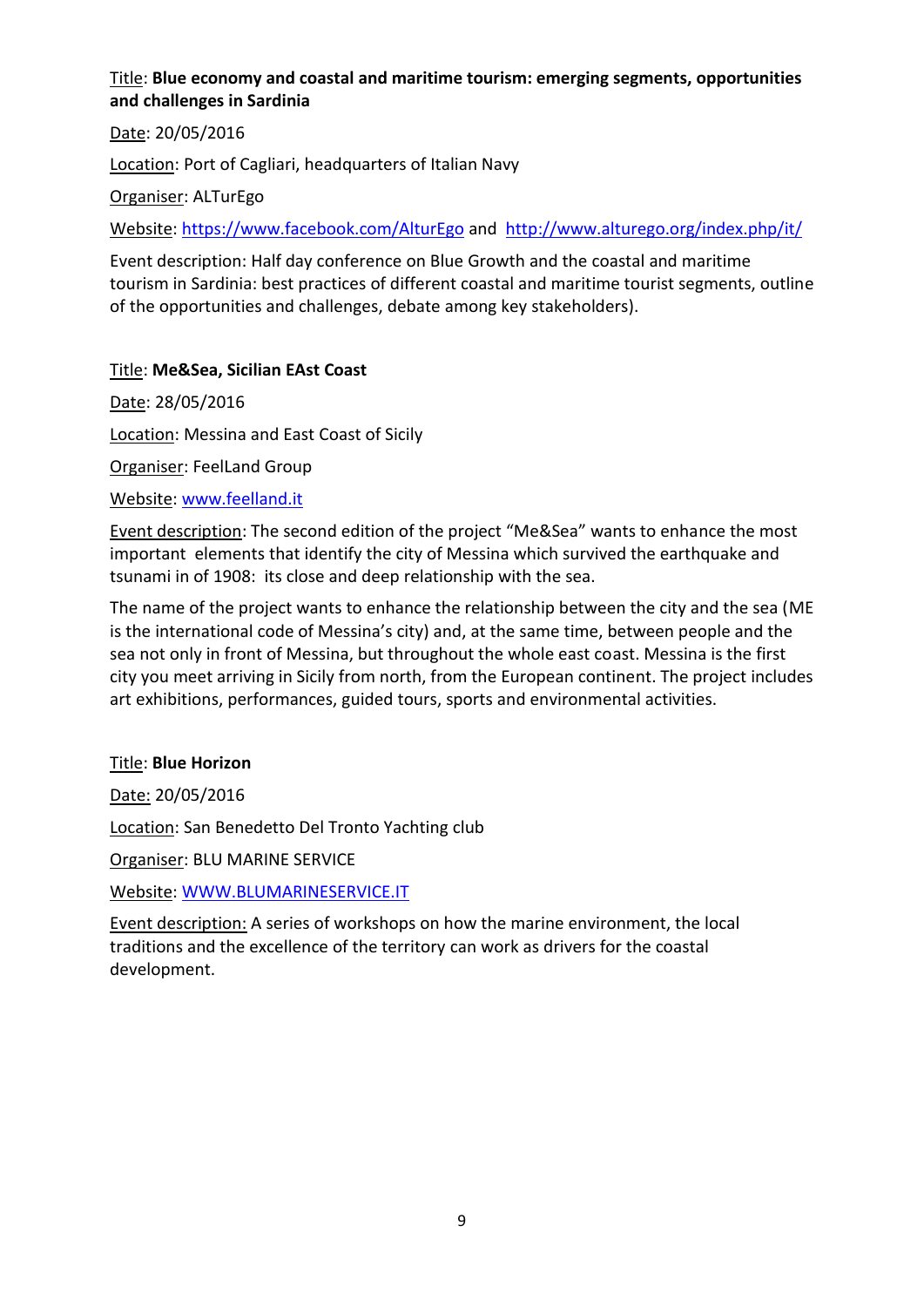#### **Lithuania**

#### Title: **Baltic Marine Cooperation Initiative: bringing Lithuania closer to its neighbours**

Date: 16/05/2016

Location: Klaipėda

Organiser: Business Dynamics

Website: [www.bamics.eu/](http://www.bamics.eu/)

Event description: This workshop aims in helping lead participating countries towards increased sustainability opportunities for a healthier and cleaner environment in the Baltic Sea, with the major focus on Lithuania, as it is the hosting country. Major goals are to answer the questions: how can Lithuania increase closer cooperation with its neighbours? How can Lithuania and its neighbours each benefit from closer cooperation?

#### <span id="page-9-0"></span>**Slovenia**

Title: **EU Maritime Law & Policy: Ports, Off-Shore and Blue Growth**

Date: 27/05/2016

Location: Portoroz

Organiser: Maritime Law Association of Slovenia

Website: [www.dpps-mlas.si](http://www.dpps-mlas.si/)

Event description: Round- table with a panel of international speakers on the legal aspects of regulation of ports, the offshore and blue-growth in EU, with a specific emphasis on the Adriatic and Mediterranean.

The event is hosted by the Maritime Law Association of Slovenia (MLAS) and co-organized by the Italian and Croatian Maritime Law Associations. This is the eighth annual conference on EU Maritime Policy and its implementation in the Mediterranean/Adriatic.

#### <span id="page-9-1"></span>**Portugal**

#### Title: **Opening of the 2016 Açores Entre Mares Campaign**

Date: 20/05/2016

Location: Horta, Faial, Azores

Organiser: Regional Directorate for Sea Affairs

Website: <http://www.azores.gov.pt/GRA/srmct-mar>

<span id="page-9-2"></span>Event description: The event consists on the 2016 Açores Entre-Mares campaign public presentation at the Professional School of Horta, Faial Island, Azores. The main goal of this campaign is to raise awareness and improve knowledge about the sea and its sustainable use. The 2016 Açores Entre-Mares campaign aims at contributing for the academic success of the Azorean students, by providing online multimedia educational resources about the Azorean Sea and promoting several events and activities on environmental protection and sustainable use of the ocean.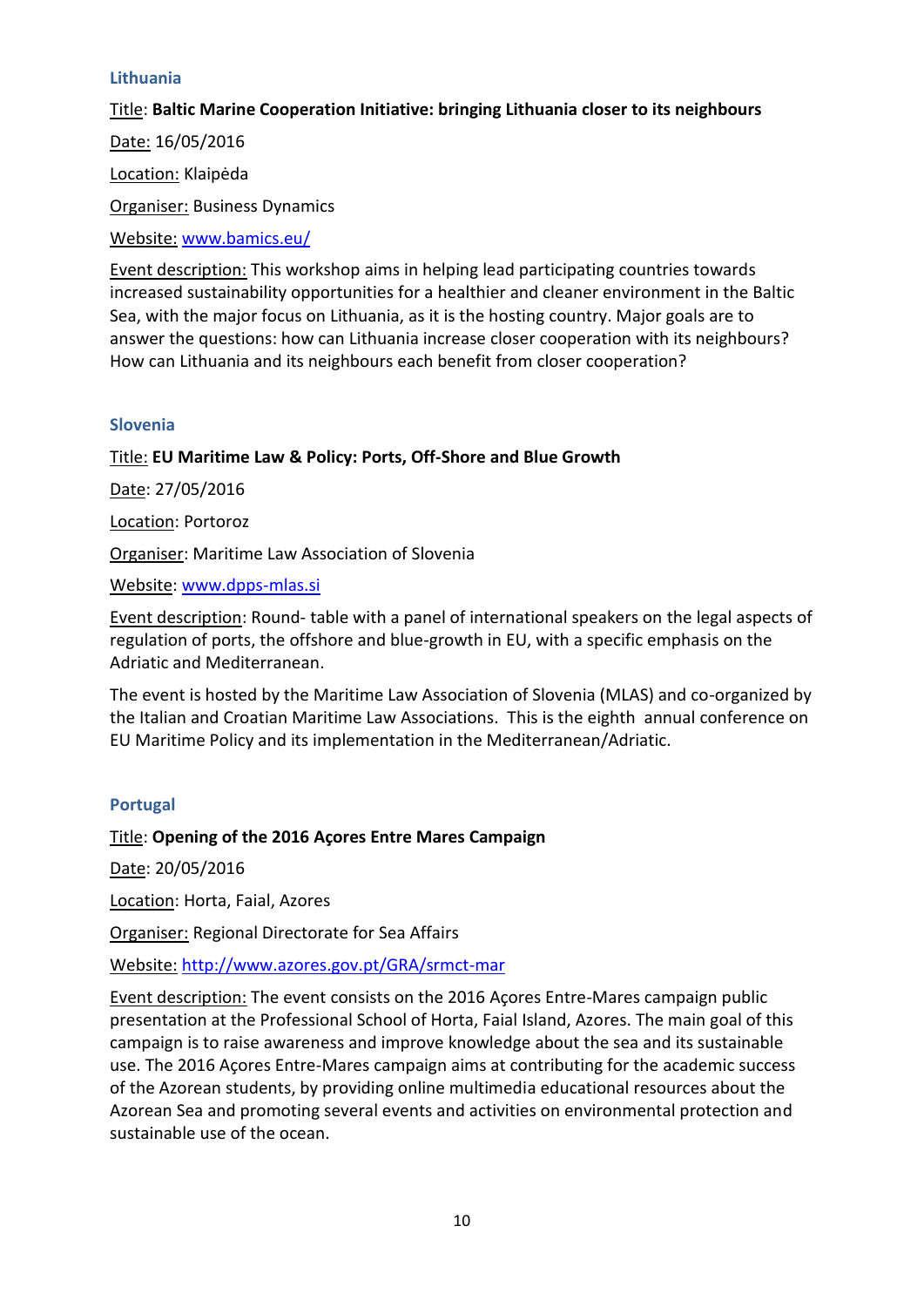### **Spain**

#### Title: **LET'S GO SAILING**

Date: 20/05/2016

Location: Hondarribia - Gipuzkoa

Organiser: NAVEGAVELA

Website: [www.navegavela.com](http://www.navegavela.com/)

Event description: Sailing tours for children under 8 years old where experienced skippers will have the opportunity to teach them why and how we have to look after the ocean while sailing.

# Title: **CONOCE TU PUERTO (Know your Port)**

Date: 16/05/2016

Location: Port of Algeciras

Organiser: AUTORIDAD PORTUARIA BAHÍA DE ALGECIRAS

Website: [www.apba.es](http://www.apba.es/)

Event description: Port Authority of Algeciras Bay (APBA) is organizing its fourth CONOCE TU PUERTO (KNOW YOUR PORT) activity, which offers our neighbours the opportunity to discover the port facilities from the sea. From 16 May to 27 May 1,500 visitors will participate in ten scheduled boat trips, having the chance to spot the dolphins that inhabit in the waters of the bay.

#### Title: **Save Our Seas**

Date: 20/05/2016 Location: Aquarium San Sebastian (Gipuzkoa) Organiser: AZTI TECNALIA

Website: [www.azti.es](http://www.azti.es/)

Event description: A sailing tour and a tour and a press conference at the Aquarium of San Sebastian, where two divers will show a message underwater: Save Our Seas!

# Title: **Smart and sustainable solutions for Blue Growth in the Region of Murcia**

Date: 20/05/2016 Location: Region of Murcia Organiser: CTN - Marine Technology Centre Website: [www.ctnaval.com](http://www.ctnaval.com/)

Event description: The Region of Murcia joins once again the celebration of the European Maritime Day with the organization of different activities (open door day, conference, scuba diving activities, boat trips) on the importance of the sea in our daily life, in economy and in employment, especially in a region with such a long maritime tradition like the Region of Murcia. This year the events focus on smart and sustainable solutions for Blue Growth.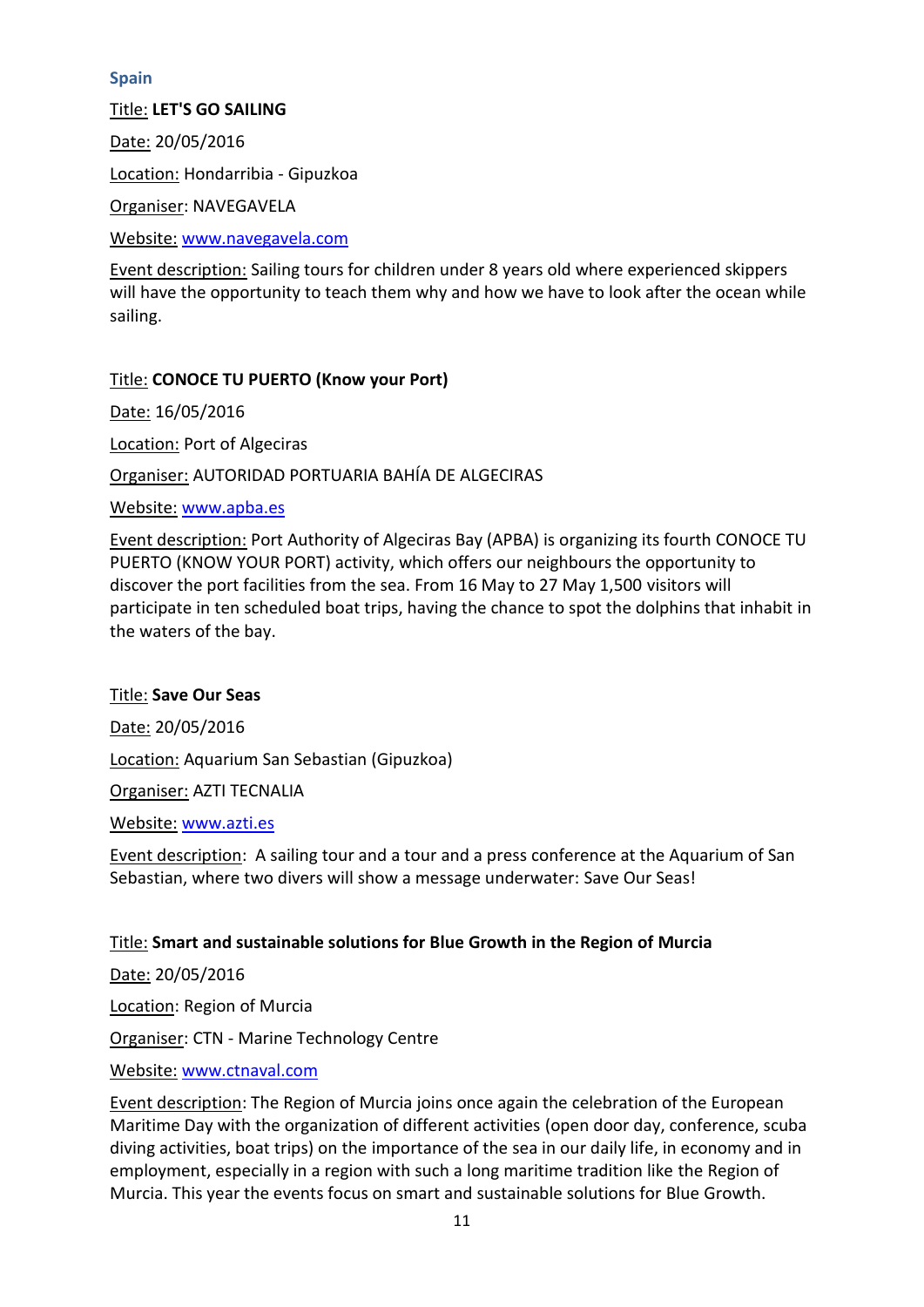#### Title: **Commemoration of the European Maritime Day in Andalusia**

Date: 20/05/2016

Location: Málaga (Andalusia)

Organiser: Andalusian Maritime Cluster

#### Website: [www.cmma.eu](http://www.cmma.eu/)

Event description: The event consists of a series of activities that include a professional orientation working day for the high school in the Port of Malaga, a cycle of conferences about Blue Growth and information on a number of topics: maritime innovation and technology, maritime research, marine and environmental richness of Mediterranean and Atlantic sea, historical and archaeological wealth of the area, a hallmark of European culture.

A special activity named "Orientando el Rumbo" (Guiding the Course), will show to the schoolchildren the main professions related to the sea. This event includes an exhibition of photographs, a visit to the Alborania Museum, a drawing contest for children on European Maritime Day, a live demonstration of techniques and underwater technologies (diving, robotics, security, oceanography, etc.) and a visit to a research ship.

#### <span id="page-11-0"></span>**United Kindom**

#### Title: **Knowing the Sea. The Prospects of Maritime Domain Awareness**

Date: 20/05/2016 Location: Cardiff, Wales Organiser: University of Cardiff

#### Website: <http://www.cardiff.ac.uk/>

Event description: Maritime Domain Awareness aims at understanding of what happens at sea. New approaches to information sharing, surveillance and tracking technology, and big data analysis aim at providing a full picture of movements at sea and the identification of anomalies and threats. Maritime Domain Awareness is one of the pre-conditions of better ocean governance and improved law enforcement at sea. Indeed it has been described as the key enabler. Knowing the sea is important for ensuring Blue Growth and the sustainable exploitation of the sea, but also for addressing maritime security. Maritime Domain Awareness is a significant technical challenge, yet, it also raises socio-political questions. It requires to build trust and effective relations across borders and organizational cultures. It also raises concerns over privacy, legality and ethics.

<span id="page-11-1"></span>This one day workshop takes stock of the current state of maritime domain awareness. It discusses the technical frontier in surveillance and anomaly detection, the perspective of end users and stakeholders, as well as the political, social and legal questions that emerge.